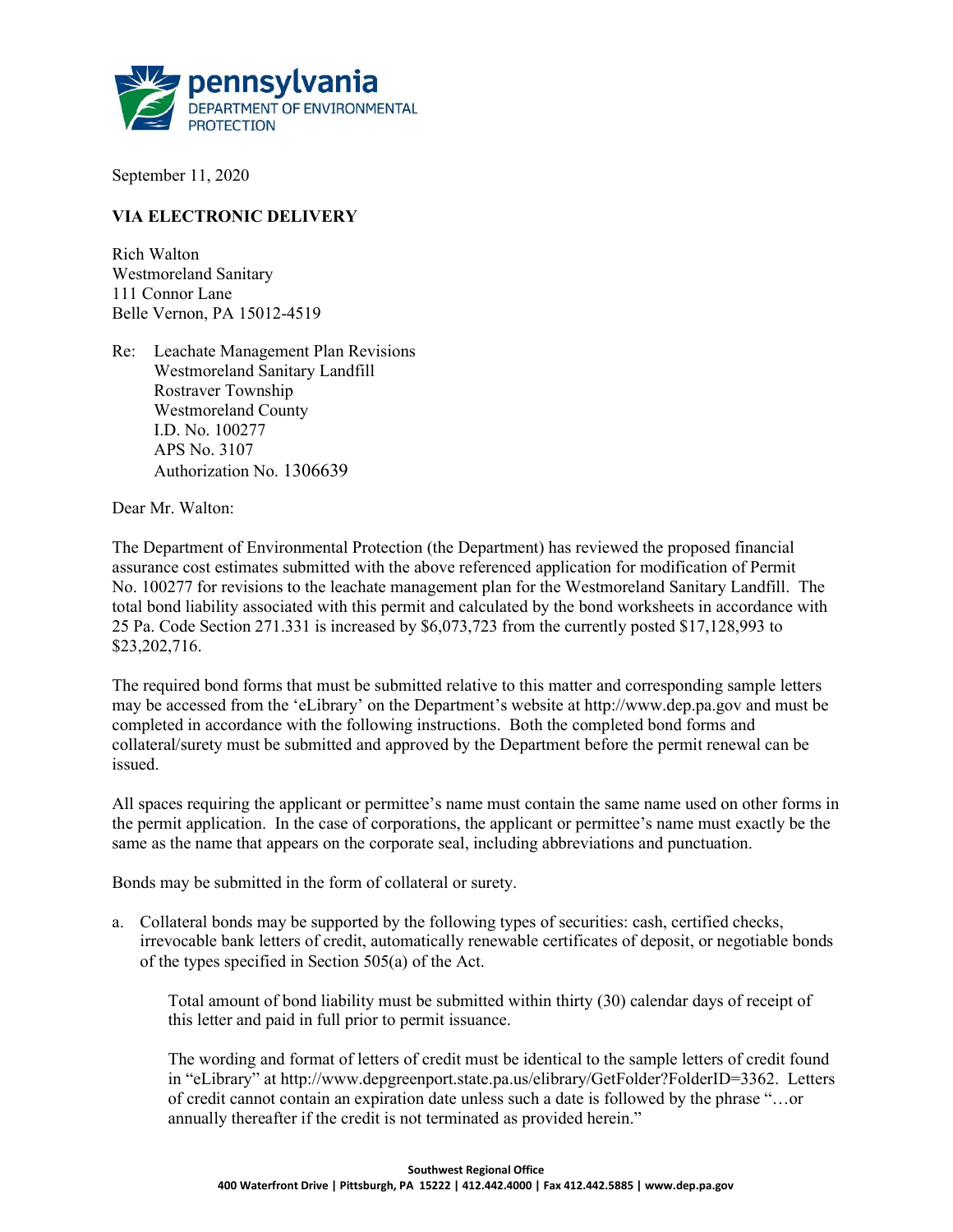Certificates of deposit must be accompanied by an assignment document (see DEP's website). Certificates of deposit must be "automatically renewable" and this fact must be stated on the certificate. A certificate may not contain any language indicating it is "not transferable." All such language must be deleted or changed to read as follows: "Not transferable except as recorded on the books of the bank." Any deletions or typed additions to the Certificate must be individually and specifically acknowledged by the signature of an authorized bank official (see below).

In the case of corporations, all bond documents must be executed by two corporate officials. The only corporate officials who may execute a bond document are the president, vice-president, secretary of the corporation, assistant secretary of the corporation, treasurer or assistant treasurer. One corporate officer from each column below must execute the document. Appropriate titles of all signers must be on the document.

| Column A       | Column B                               |
|----------------|----------------------------------------|
| President      | Treasurer                              |
| Vice-President | <b>Assistant Treasurer</b>             |
|                | Secretary of the Corporation           |
|                | Assistant Secretary of the Corporation |

All assignment documents must be executed by two bank officials from those listed above (same as for corporations) with the addition of cashier or assistant cashier for national banks.

b. Surety bonds executed by a permittee and a corporate surety licensed to do business in the Commonwealth are acceptable for purposes of bonding solid waste management facilities.

Such surety bond submittals shall be on forms provided by the Department (see DEP's Website).

Required corporate signatures are the same as outlined in the columns above for collateral bonds, except that the surety company is required to supply an attorney in fact's signature plus a "power of attorney" for the surety company. The date of the "power of attorney" must be the same as that of the surety bond.

When existing surety or collateral is replaced or when there is a change in the permittee, a new bond form will need to accompany the collateral/surety.

Please submit any documents pertaining to a surety or collateral bond within thirty (30) calendar days to the following address:

Division of Contracts, Procurement and Bonding Bureau of Office Services Department of Environmental Protection Attn: Tammy Jefferson PO Box 8766 Harrisburg, PA 17105-8473